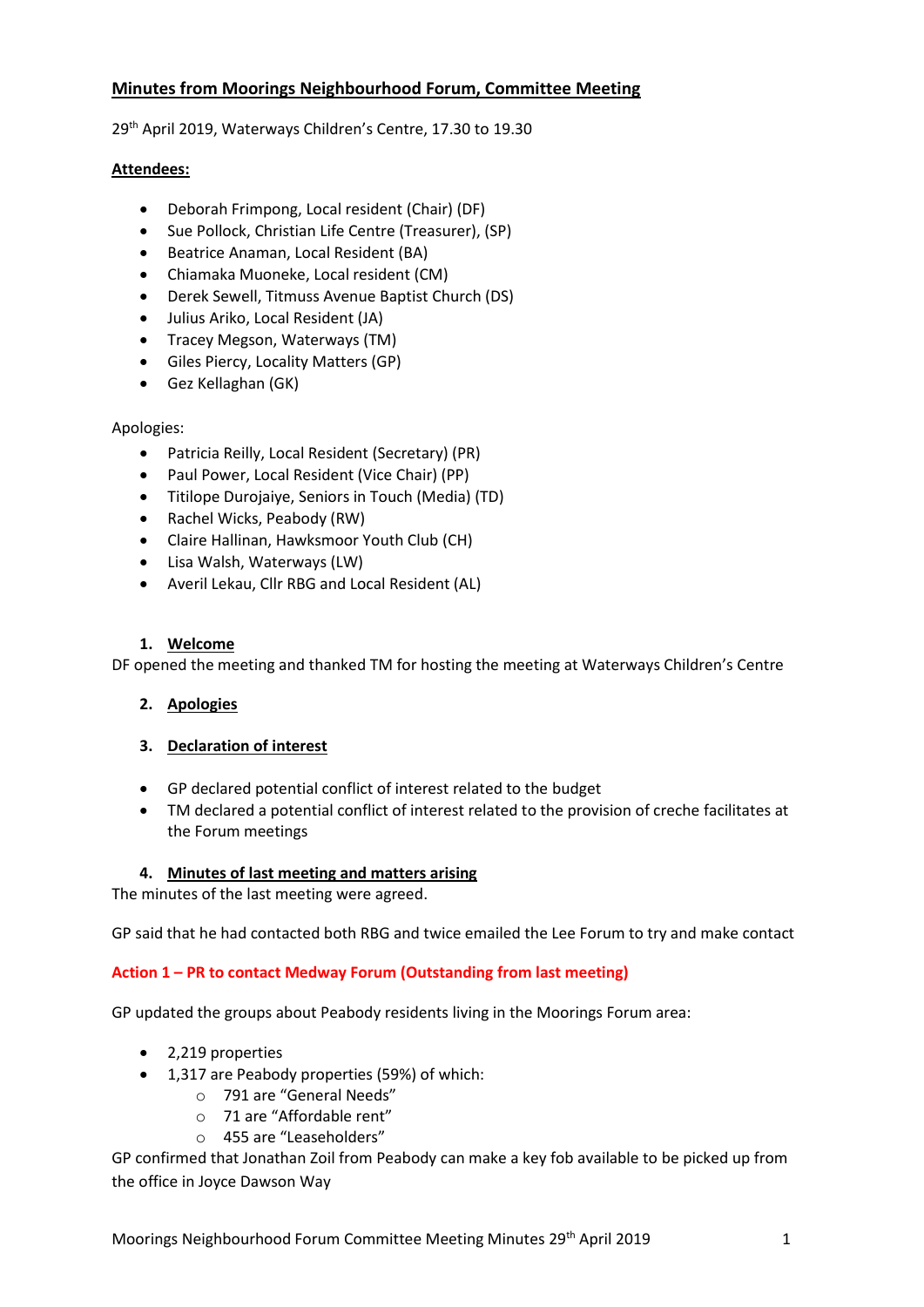GK said that she was looking to combine the training needs of all local groups and her or Kelly Sullivan (Peabody) would be liaising with DF to ensure that the Forum were feeding into this and were aware of training opportunities

## **Action 2 – Kelly Sullivan to update Forum at next meeting about training**

There was a further discussion about the budget. GP said that he had approach Locality to ask about the potential for further funding. From the original application made by Peabody the Forum was awarded £3,700 out of a possible maximum of £9,000 from Locality. According to the person GP spoke to at Locality, provided the Forum's application for further funds from Locality complies with the criteria there is a very strong likelihood that they will be awarded further funding (up to an additional £5,300). GP suggested that the Committee should be preparing a budget on the basis that they will have access to funding of £10,000 from Peabody (less what has already been spent) and the £5,300 from Locality i.e. c. £15,000 in total.

One of the items that was mentioned was the potential for funding to support the design of a website. This will be discussed at the budget meeting

## **Action 3 - The budget sub-committee to meet on Thursday 9th May and report back to the Forum**

GP reported the RBG have started their consultation. DS confirmed that he has seen a poster outside his church.

GP shared with the group a draft of the stakeholder engagement work that he and TD have developed. This has been attached as an appendix to these minutes

## **Action 4 - All to look at appendix and provide feedback to GP / TD**

## **5. Planning for next Forum meeting**

Because the Police are unable to make the next Forum meeting, we agreed that the focus of the meeting should be on the following items

1. An update from Verity- Jane about the changes to the Byron Close arches and Old Social Club. GP read out an email from Kate Bachelor related to a request from Verity to run a session at the next Forum meeting (see box below)

*"I met with Verity this morning and she is going move her Earwig meeting to attend the forum on the 13th. Could she run a workshop style session for 30 – 45 mins, ideally from 5.45 – 6.30pm? Another member of her team (Daisy) will attend but has child care commitments so can't stay any later than that. They will bring the next info booklet (no.2) hot off the press which will contain info on engagement to date, how this has fed into decision making, and next steps. It would be great to also set up a subgroup on the 13th and we think it would be good if it could include members from the forum (or wider) who fulfil the following:*

- *1. Yong person (under25)*
- *2. Faith leader*
- *3. Community Safety – I would like to suggest that is one of Peabody's wardens (they are keen to stay involved in the project)*
- *4. One of the shop owners (perhaps Gogi?) He is engaged with us now and via Cllr Lekau.*
- *5. Youth representative (perhaps Claire Hallinan?)*
- *6. Older person representative (i.e. from Lakeview Court?)*
- *7. Someone interested in gardening/landscape (resident and/or Peabody Grounds Maintenance representative?)*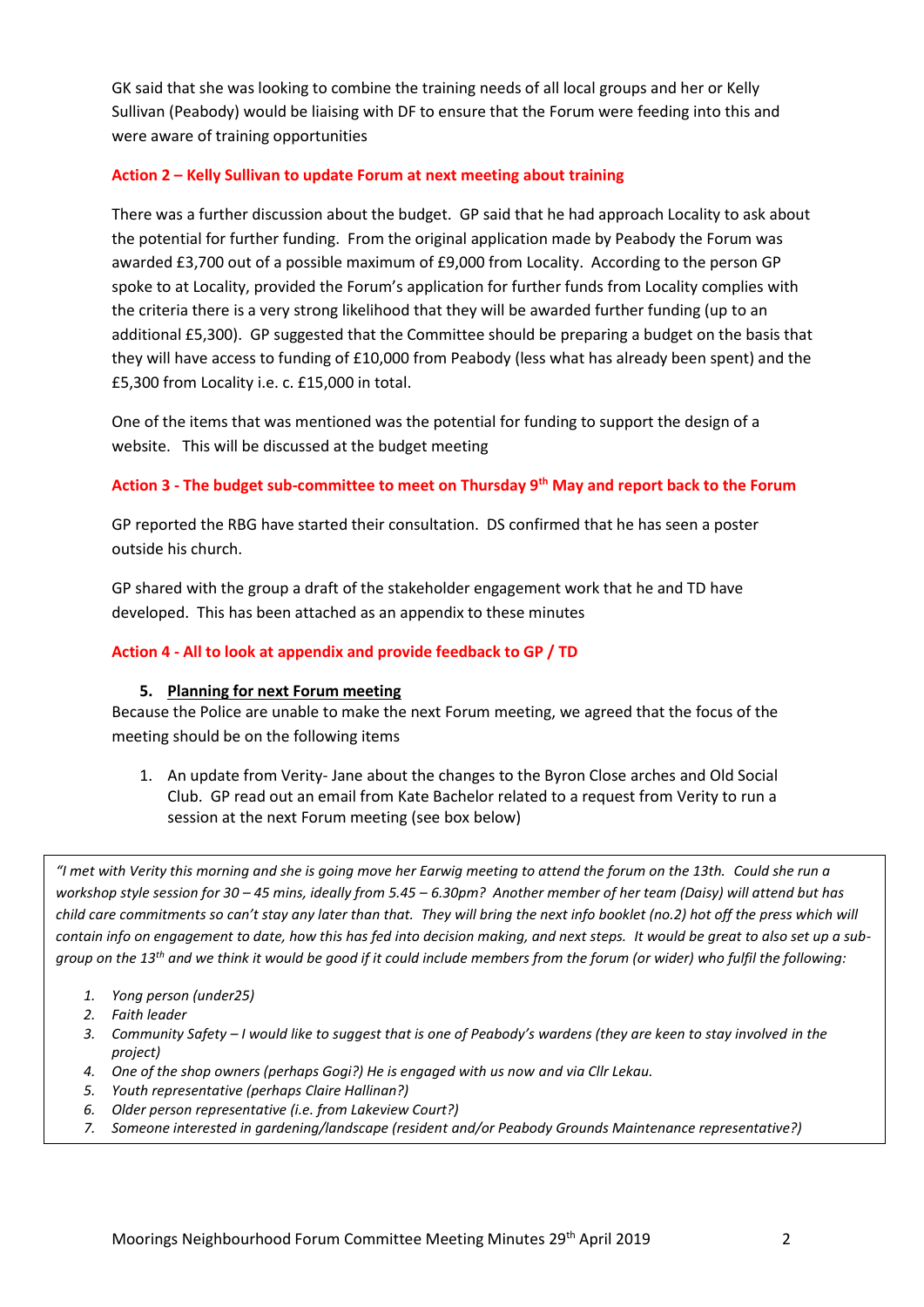**Action 5 - GP to confirm Verity's attendance at the next Forum meeting and check that she is happy with the venue**

- 2. Update from the Environmental services team
- 3. Budget update

We will delay the discussion about Crime and Anti-Social Behaviour to the July Forum meeting

### **Action 6 - GP to send out agenda and minutes for the next forum meeting**

#### **Action 7 - GP to arrange for Police to attend July Forum meeting**

#### **6. Promotion**

GP confirmed that Paul Leather (Peabody) was supporting the production of flyers and posters

## **Action 8 - GP to chase Paul Leather**

PP had confirmed by email to DF that he would be able to have posters put up beside schools

## **Action 9 - PP and GP to discuss plans for putting up posters**

#### **7. AOB**

We agreed that because it falls on a Bank Holiday Monday that the committee meeting scheduled for the 27<sup>th</sup> May would be cancelled

## **Action 10 - GP to cancel 27th May meeting**

There is an opportunity to get involved in a pre-festival planning meeting to be held at the Yarnton Way information hub on May 7<sup>th</sup> at 6pm

#### **Action 11 - PP to give update about the Logo Competition at the next Committee meeting**

#### **Summary actions**

|    | Action                                                                      | Who       | <b>Status</b> |
|----|-----------------------------------------------------------------------------|-----------|---------------|
| 1  | <b>Contact Medway Forum</b>                                                 | PR.       | Outstanding   |
| 2  | Update Forum at next meeting about training                                 | DF        |               |
| 3  | The budget sub-committee to meet on Thursday 9 <sup>th</sup> May and report | <b>SP</b> |               |
|    | back to the Forum                                                           |           |               |
| 4  | Look at appendix and provide feedback to GP / TD                            | All       |               |
| 5. | Confirm Verity's attendance at the next Forum meeting and check             | GP        |               |
|    | that she is happy with the venue                                            |           |               |
| 6  | Send out agenda and minutes for the next forum meeting                      | GP        |               |
| 7  | Arrange for Police to attend July Forum meeting                             | GP        |               |
| 8  | Chase Paul Leather about flyers                                             | GP        |               |
| 9  | discuss plans for putting up posters                                        | GP/PP     |               |
| 10 | cancel 27 <sup>th</sup> May meeting                                         | GP        |               |
| 11 | Give update about the Logo competition at the next Committee                | <b>PP</b> | Outstanding   |
|    | meeting                                                                     |           |               |